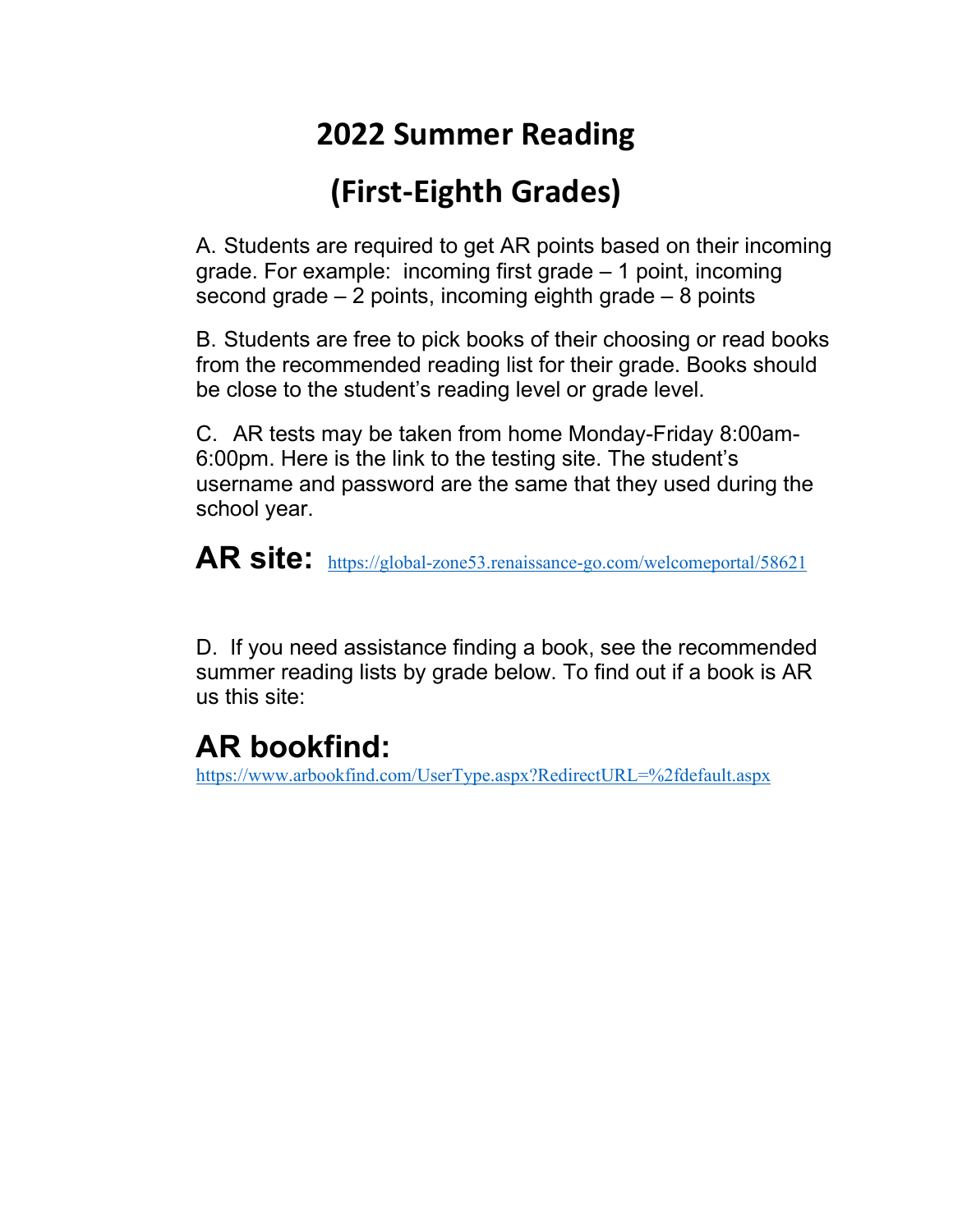### **Recommended Summer Reading by Grade**

#### **First grade summer reading recommendations**

For students entering first grade, the Summer Reading requirement is 20 minutes of daily exposure to books and reading. With children this age, it is appropriate to read to children, read with children, take turns reading, and have the child read to you. Books should include new books and old favorites.

By the end of summer, children should have taken a few AR tests with the goal of 1.0 point being achieved. Tests may be taken on books that were read with the child, to the child, and on the child's own as we understand they are all in different places with their reading development.

If you are searching for books for your child, stores and Amazon have a wide selection of **Step Into Reading Books** (Level 1 and 2) that are appropriate. Another set of books that works well for this age group is **Green Light Readers** (Level 1 and 2). Those sets can be typed right into Amazon as a search, too. These sets have a variety of books, characters, and interest options for boys and girls.

#### **Second grade summer reading recommendations**

Recommended series: Nate the Great Amelia Bedelia Magic Tree House Ivy and Bean

#### **Third grade summer reading recommendations**

*Recommended series:*

Amber Brown

A to Z Mysteries

Ivy and Bean

Bad Kitty

Magic Tree House

Big Nate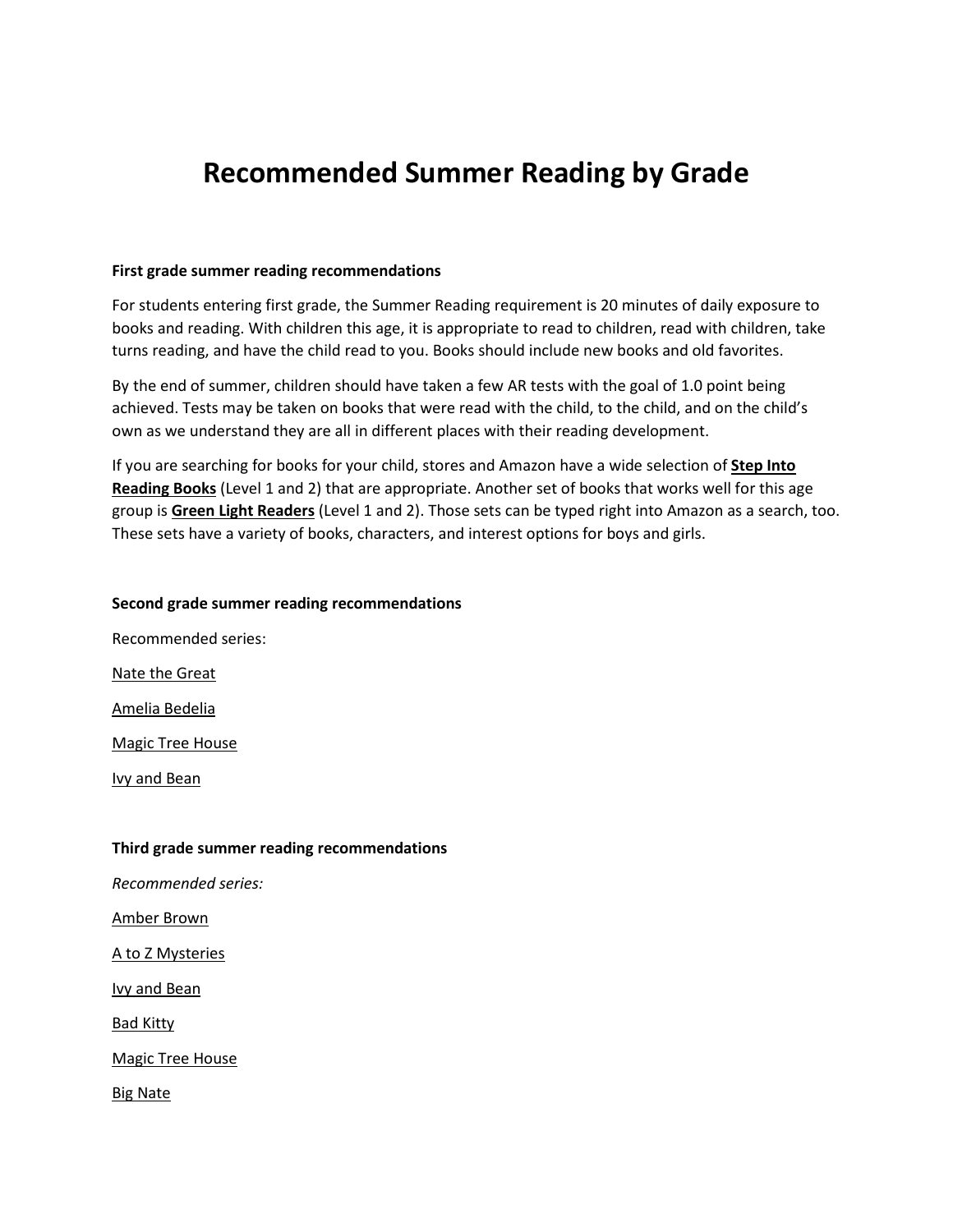#### My Weirder School

#### **Fourth grade summer reading recommendations**

Books by Jacqueline Davis

Books by Kate Di Camillo

Books by E.B. White

Books by Andrew Clements

Books from the Sunshine State Young Readers List 2021- 2022 Grades 3-5

Pick a Science Top and become an expert!

Pick a History Top and become an expert!

#### **Fifth grade summer reading recommendations**

| <b>Authors</b>             | <b>Series</b>                                       | Specific Books                 |
|----------------------------|-----------------------------------------------------|--------------------------------|
| <b>Trenton Lee Stewart</b> | "Who Was" Series                                    | "The One and Only Bob"         |
| <b>Rick Riordan</b>        | "A Series of Unfortunate<br>Events," Lemony Snicket | "Runaway Ralph" Beverly Cleary |
| Kate DiCamillo             | "Warriors" Series, Erin Hunter                      | "Holes" Louis Sachar           |